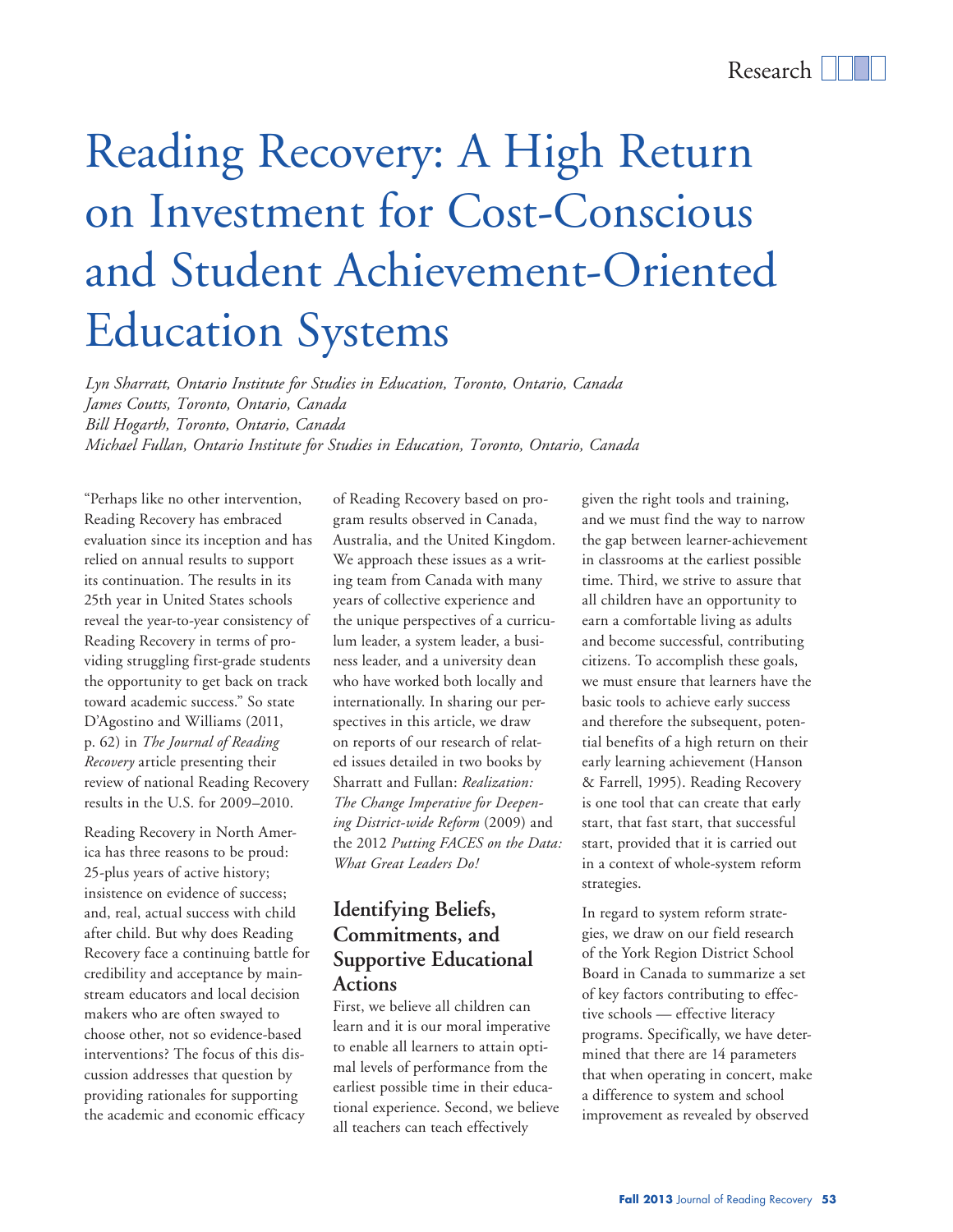increases in student achievement for all learners (Sharratt & Fullan, 2009, pp. 84–89):

- 1. Shared beliefs and understandings
- 2. Embedded literacy coaches
- 3. Time-tabled literacy block focused on high-yield assessment and instructional strategies
- 4. Principal/instructional leadership
- 5. Early intervention (Reading Recovery)
- 6. Case management approach
- 7. Literacy professional development at school staff meetings
- 8. In-school grade/subject meetings
- 9. Book rooms with leveled books and resources
- 10. Allocation of district and school budgets for literacy learning and resources
- 11. Action research focused on assessment and instruction for all students
- 12. Parent and community involvement
- 13. Crosscurricular literacy connections
- 14. Shared responsibility and accountability

Our research has revealed that within a program of system reform that addresses these 14 parameters, developed by us over the past 10 years, we can create high-performance opportunities for large numbers of students and teachers, and that equates to creating highly satisfactory environments for students and teachers alike. And the return on the investment for putting such a

program in place is very real; it's measurable. Early intervention, provided by Reading Recovery, has been an integral component of this success.

## **14 Parameters: The Right Things to Do Right in System Improvement**

The set of 14 parameters is not presented as academic theory. It is, in fact, an academic analysis of the actual factors that created dramatic student improvement and performance variation among 17 of the lowest-performing schools in York Region District School Board (Sharratt & Fullan, 2009). Some schools, which we call *low focus schools*, were unable to sustain a program of student achievement when given the same resources as those we call *high focus schools*. What factors were at play among the high focus schools? The short answer is they were able to exhibit much higher performance on the specific parameters, or variables, listed above. When replicated by all schools in the York Region District as the broad program was rolled out, constant and unrelenting focus on raising the capacity of each school on the 14 parameters did in fact result in the entire region moving from an "also-ran" district in standards-based assessments to the highest-performing district in the province. Among the right things to do right was finding and training a literacy coach within each school and introducing and sustaining Reading Recovery within every elementary school.

Reading Recovery aims to prevent early reading difficulties that often permanently derail student improvement in an educational system.

Parameter 5 deals specifically and directly with the critical importance of early and ongoing intervention. Reading Recovery is a bridge between classroom teaching on the one hand, and special needs provisions on the other. It is designed to be proactive and preventative. It delivers student engagement in schooling early on because students become successful early on. It reduces what we all know to be the selfperpetuating, self-perception of students who identify those classmates who "can do" class work and those who cannot. Stopping that

We believe that no other model of early intervention in reading achieves the results or can present the convincing evidence that Reading Recovery has.

can-do/can't-do gap from forming enables all students to begin to learn together sooner, to begin to collaborate more successfully sooner, and to become successful together sooner. It keeps those who may initially be perceived as can't-dos from remaining can't-dos.

Another parameter, the belief that all teachers can teach, one of four dimensions of parameter 1, led to addressing ways to raise the bar on "good first teaching." After the intervention, many children no longer need ongoing, instructional support and are able to profit from "good first teaching instruction" provided by the regular Grade 1 classroom teacher. So, all teachers were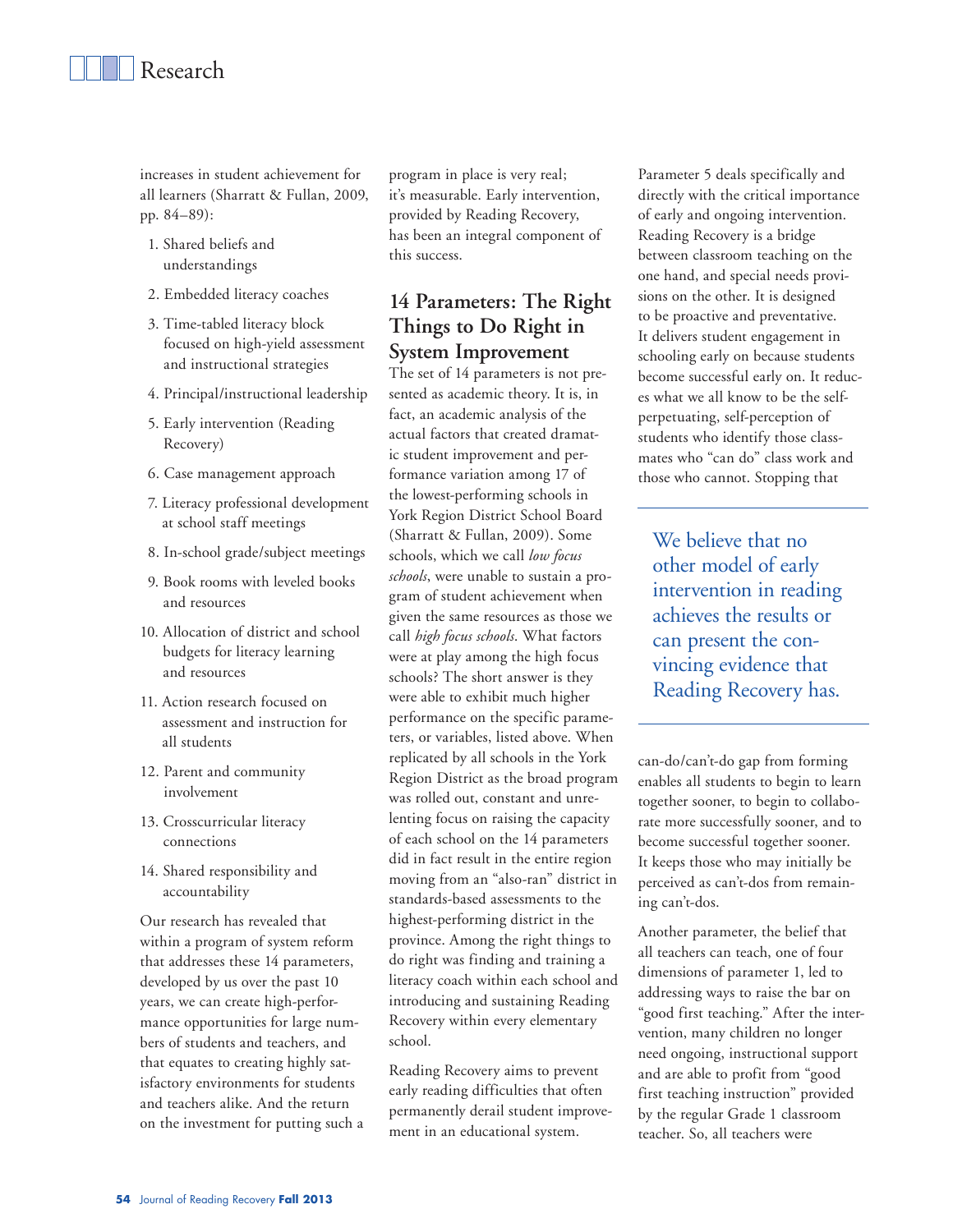brought to understand the notions of success criteria and learning expectations through professional development. This not only aided teachers in identifying where they were going with a class and a topic, it aided the students in learning the critically important lessons of self-management — lessons that would not have been possible with a wide gap in learning capacity due to poor reading levels among several students. Teachers find that there is an increase in the achievement of all students because the students are learning from a higher common point of departure. Reading Recovery is a powerful catalyst for change in both student learning and teacher efficacy. It is cost-effective when trained teachers are able to utilize their skills daily in their other teaching assignments, share their practice with colleagues, and cycle back into regular classrooms after 4 or 5 years so that others can be trained. Real achievement gains are made when Reading Recovery-trained teachers move on to become junior or intermediate teachers, as the same skills needed for teaching reading in Grade 1 apply to older students still struggling with literacy.

In the gradual release stage of guided practice (Sharratt & Fullan, 2009), the impossible becomes the possible — a reality. That is to say, in the context of professional development for teachers, we utilized the strengths of the Reading Recovery training model—and in particular the "behind-the-glass" teaching model and resulting 'critical friend' feedback—as an integral strategy to develop shared beliefs, understandings, and teaching expertise across district departments.

It is important to let achievement data tell the story of instruction that works, as in the case of Reading Recovery, in order to build one strong instructional team across regular and special education. These become blended. This will ensure rigor in the use of data and provide all teachers with a deep understanding of how to use daily assessments to teach reading, writing, and mathematical literacy with struggling, young learners.

We believe that no other model of early intervention in reading achieves the results or presents the convincing evidence that Reading Recovery has. An additional finding from our studies is that no one component, or parameter, stands alone (Sharratt & Fullan, 2009). Our research suggests that Reading Recovery works successfully because it is not only fully implemented but is also operating in concert with our 13 other parameters.

## **All Children Can Learn: All Teachers Can Teach**

From our vantage point, Reading Recovery is highly successful; an excellent example of what we mean by early intervention. As Dr. Marie Clay, creator of Reading Recovery said, "We must design

- the best available lessons
- for the hardest-to-teach children
- as early as possible."
- (Clay, 2005, p. 17)

Reading Recovery teachers identify the lowest-achieving children in every Grade 1 class and provide targeted intervention, with parental

support, to move these lowest achievers to read and write at the average level and, therefore, give them the benefits of early success in literacy. Equally important, by providing early intervention, students are able to participate in gradelevel classroom programs and continue to learn from good classroom instruction. Additionally, we have discovered that ongoing intervention programs and strategies at every grade level are critical to establish if we really believe that all students can learn and will come to that learning at different times. Key to the success of the Reading Recovery early intervention is teacher training. As one teacher in York Region District School Board said, when being interviewed, "I think having Reading Recovery training is a huge tool for me. The two Reading Recovery teachers in our school are both very highly respected and are always an excellent source of knowledge for all our teachers who are looking to improve their literacy programs…" (M. Sharratt, 2004).

We find that effective teacher training in any context needs to be carefully guided in order to maximize a teacher's capacity for critical thinking and effective action. We refer to this independent, effective teaching performance as *realization* (Sharratt & Fullan, 2009). What are the high-yield, guided training experiences that give learners and leaders the knowledge and engagement they need to ultimately reach interdependent practice? We suggest Reading Recovery is a powerful training model that guides practice and leads to teacher realization. Specialized, in-depth Reading Recovery training enables classroom teachers to learn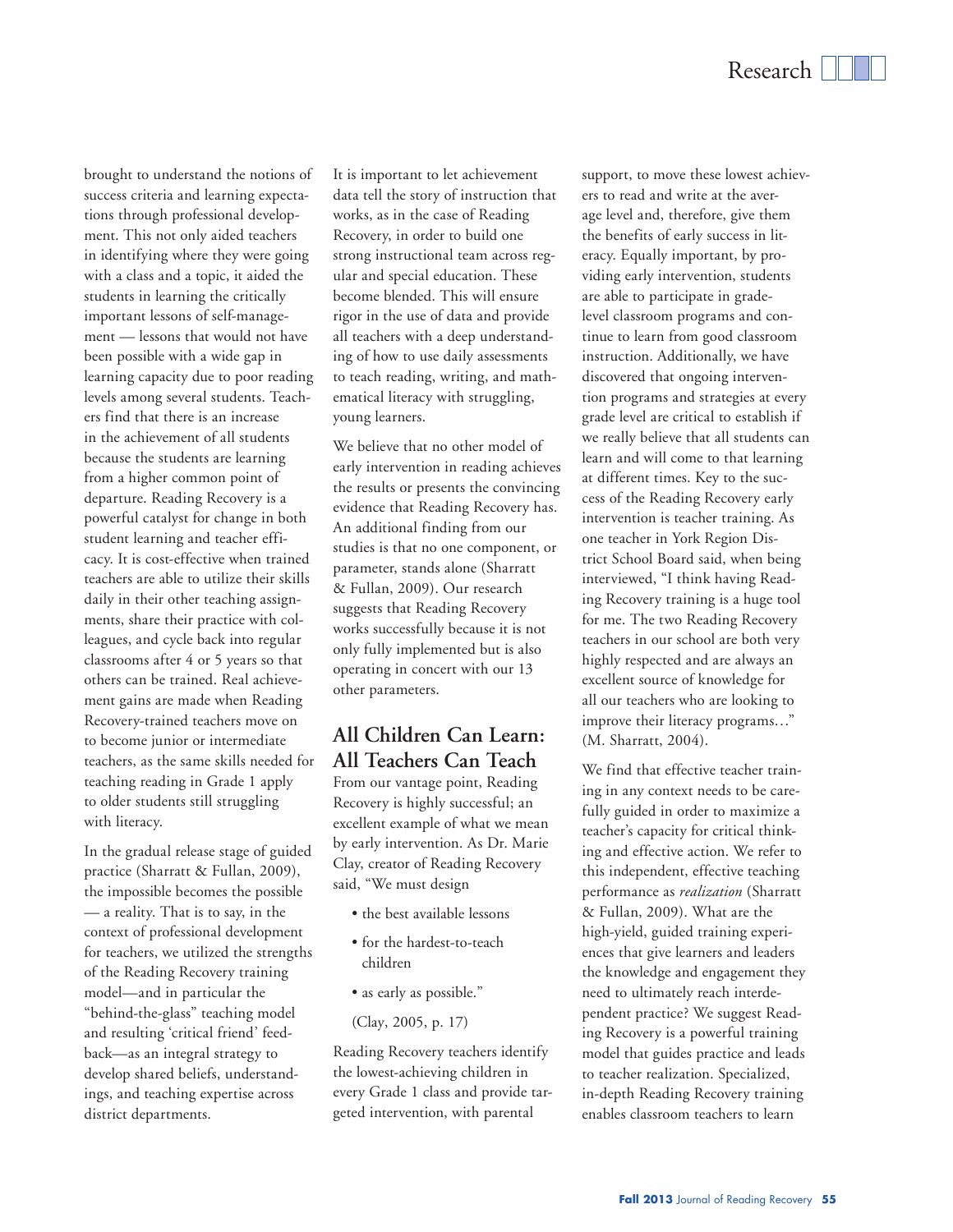In-depth Reading Recovery training equips classroom teachers with theory and skills that they apply to their work in their other teaching assignments. Therefore, their professional knowledge results in more-effective teaching of all students they encounter, and this is a real benefit for children and schools.

the theory and then practice how to teach the lowest-performing Grade 1 students to read and write at average achievement levels within a period of 12 to 20 weeks. In addition to this powerful professional competence, we suggest that their professional knowledge and skills, or realization, have positive spillover effects. In-depth Reading Recovery training equips classroom teachers with theory and skills that they apply to their work in their other teaching assignments. Therefore, their professional knowledge results in more-effective teaching of all students they encounter, and this is a real benefit for children and schools.

We have evidence of the positive impact of Reading Recovery on student achievement in the York Region District School Board, an example of system improvement. In the York Region system, there has been a determined and collective effort to reach and sustain full implementation of Reading Recovery over the last 10 years so that all students can meet the provincial standards in reading and writing (Reading Recovery Site Report, 2004). As a result, the data confirm that this has been achieved in every category, a clear indication of the benefit of this early intervention.

Concomitantly, the York Region system has also observed that Reading Recovery creates important cost benefits for their schools by reducing the need to spend money for assessments and/or interventions that may not be necessary. Intensive, individual diagnostic teaching of students can often reduce unnecessary referrals and special identification of students. York Region's CEO Bill Hogarth and Trustee Chair Bill Crothers went on record long ago declaring that they would protect Reading Recovery from contract strife—it was nonnegotiable—a bold example of not only believing all students can learn but also ensuring that teachers of young children receive the Reading Recovery professional development to make it happen. Their actions resulted from their interpretations of students' achievement data and observations of effective teaching.

## **International Reports and Evidence of Program Success**

#### *Australia: Impacting the Kimberley in Western Australia*

Every year we discover new stories about the successful interventions we see when we travel internationally. In addition, we see the valuable instructional skills modeled in Reading Recovery teacher training being transferred as high-yield teaching practices that can benefit all classroom teachers — making this what we think to be a cost-effective model. One example of the power of Reading Recovery is found in the story from a northern region in Western Australia, known as the Kimberley, where the proportion of students identified as indigenous is very high.

In 2006, a research project was undertaken to investigate the implementation of Reading Recovery in Catholic Schools in the Kimberley region (Scull & Bremner, 2007).

This research aimed to examine the effectiveness of the Reading Recovery professional development training model to accommodate teachers living in remote areas. Results (Scull & Bremner, 2007) indicated that the Kimberley Reading Recovery training model had a positive impact on literacy teaching by

- developing teacher knowledge of effective practices to support students in need of early literacy intervention,
- raising the achievement levels of students participating in the intervention, and
- supporting teachers and students beyond the intervention as the Reading Recovery teacher is considered to be a whole school resource. (Catholic Education Office of Western Australia, 2010)

Current data show that over 80% of the students who successfully completed their series of Reading Recovery lessons in 2006 and participated in the Year 3 national testing (NAPLAN) were at or above the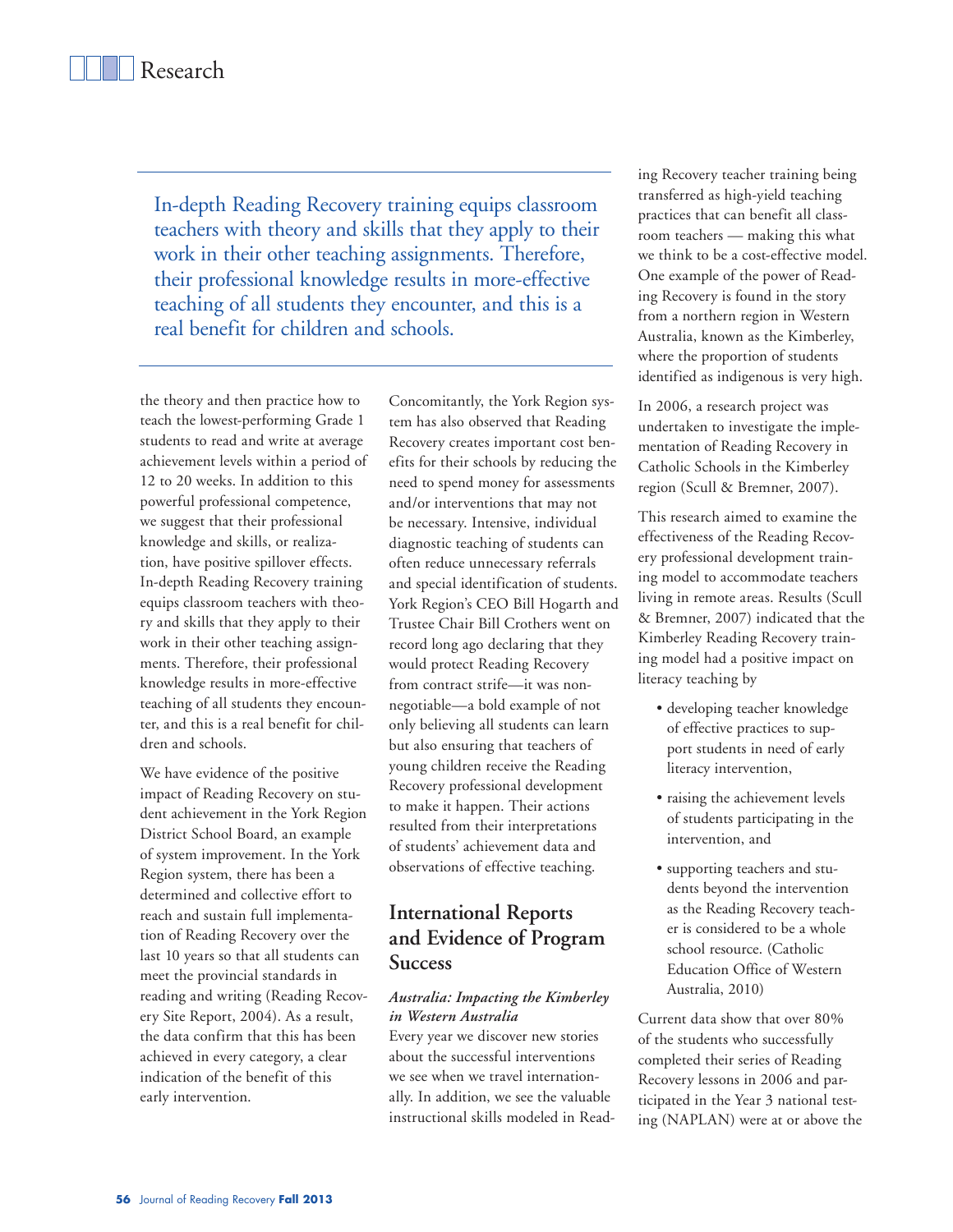

*In 2006, a research project was undertaken to investigate the implementation of Reading Recovery in Catholic Schools in the Kimberley, a northern region in Western Australia where the proportion of students identified as indigenous is very high. Here, members of the school community in Djarindjin Lombadina gather for a photo.* 

(Reprinted with permission from the Catholic Education Office of Western Australia. Please note, this photo may contain images of deceased people.)

Year 3 benchmarks. To be even more precise, 43% were above the national minimum standard and 38% of Year 3 Reading Recovery students were at the national minimum standard for reading and writing (Australian Curriculum, Assessment and Reporting Authority, 2011). Keep in mind that these students were once at risk of literacy (and school) failure. Failure is just NOT an option for these children!

Such student improvement continues to be observed in the Kimberley as Reading Recovery is introduced and used to support children who are considered to be the most at risk of achieving success. As one teacher reports, "Students who began the year not able to read a simple caption book (Level 1) or write stories finished the year on instructional Level 15. Item knowledge also increased accordingly with the most progress observed in the Clay [2002, Observation Survey] Hearing and Recording Sounds in Words and Writing Vocabulary assessments. Even older students showed considerable progress in all assessment tasks." A parent confirmed her solid support for the intervention, saying that her daughter, Sophie (pseudonym) "never showed much interest in reading by herself and always insisted on a book being read to her. After being part of Reading Recovery, Sophie will ask if she can read a book to me. Her confidence in her ability to read is amazing. She is now confident with her reading which has helped in all areas of her learning. Thank you so

much for having Sophie be a part of your program. It is fantastic to hear her read!" But nothing says it better than the young student: "I learned how to spell stuff. I like doing Reading Recovery because it is fun learning how to read. I had fun there. It was so fun. The best part was when I was reading" (Reading Recovery Site Report, 2011).

Due to the success of the 2006 trial, Reading Recovery training has grown in the Kimberley and beyond, and this serves as a testament to the effectiveness of the program for struggling early learners in general, and for children from highly disadvantaged backgrounds in particular. To date, more than 382 students in the Kimberley have been provided with individualized literacy support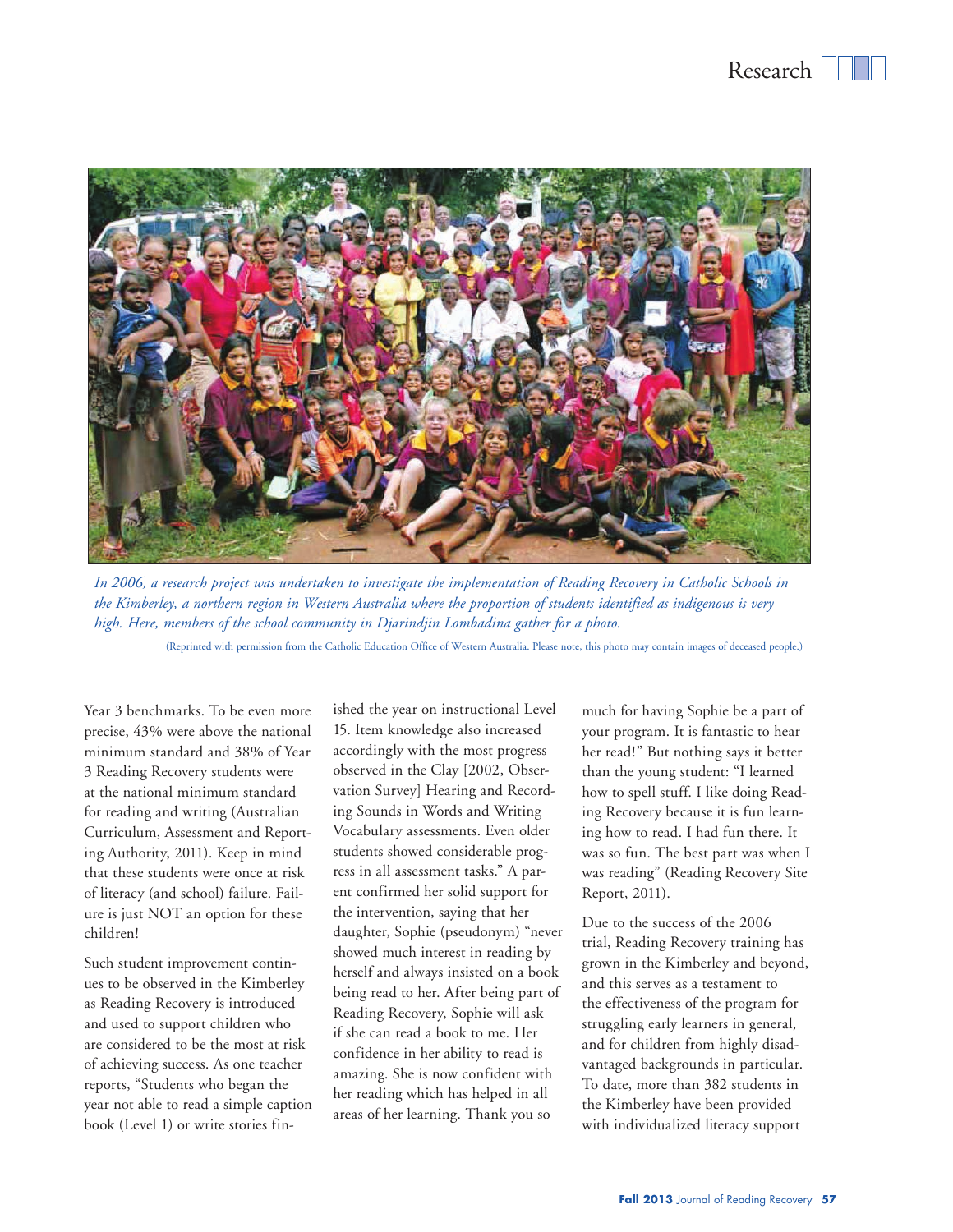through their participation in Reading Recovery; they have been given a second chance! Over 30 teachers have qualified as Reading Recovery teachers and the program is now available in 4 Aboriginal independent community schools, 1 Department of Education school, and 13 Catholic schools.

The implementation of Reading Recovery in the Kimberley offers additional substantiation of the costeffectiveness of this early intervention for a school system. As observed here, the cost-effectiveness of Reading Recovery lies in having a trained Reading Recovery teacher on staff, one who sees part of her/his responsibility to be spending time working with the primary division colleagues sharing expertise so that the infusion of teacher knowledge impacts all early-learning classrooms. Reading Recovery is a powerful intervention that has proven to be a worthwhile financial investment for many school districts. Not only are the earliest struggling learners brought quickly to reading and writing, but trained Reading Recovery teachers, like in the Kimberley, impact the teaching and learning of the whole staff and often a whole district through the ongoing literacy professional learning that they lead. It builds literacy and leadership capacity across schools, across systems.

#### *United Kingdom: Return on investment in Reading Recovery*

In the United Kingdom, Emily Tanner, research director at the National Centre for Social Research and lead author of a recent report, showed impressive results from the Reading Recovery program. In the press release (May 2011), Tanner

said: "It's exciting to see how children who were struggling to read benefited from Reading Recovery after such a short time. Mastering the basic skills in literacy and finding *enjoyment* in reading during the early years at school are crucial factors underpinning later academic success."

The annual report revealed that Year [Grade] 1 pupils who took part in the Reading Recovery study had below-average literacy levels at the start of the academic year, and 86% of these pupils attained Level 1 or above by the end of the year, showing that they had made significant improvement and had progressed towards achieving Level 2 (expected level) the following year. By comparison only 60% of similar pupils who did not take part in the Reading Recovery program achieved Level 1, despite receiving other types of literacy support.

The National Curriculum in the United Kingdom states that at the end of Year 2, most children are expected to achieve Level 2 (or be able to read). In comparison, in Ontario, Canada, we contend that all 6-year-olds are capable and can read with fluency and comprehension by the end of Grade 1 (Levels 16–22 in PM Benchmarks). We know this is possible if the literacy focus begins in kindergarten with Reading Recovery as the safety net in Grade 1.

In regard to the effectiveness of Reading Recovery and its return on the investment of educational funds, a very beneficial report examining the cost effectiveness of Reading Recovery in the United Kingdom has been produced. This was a study completed by the KPMG in response to a request to review the impact of then Prime Minister Blair's education policies. This report is a real, undeniable, data-rich, cost-effectiveness story. It allows us to relate convincing data in place of what might be only anecdotal, emotional testaments that lack hard facts.

In their final document entitled, *The Long Term Costs of Literacy Difficulties*, the KPMG Foundation (2006) reports both the long-term costs of illiteracy to society and the benefits possible resulting from the Reading Recovery intervention. They state:

The total per capita costs to the public purse to age 37 resulting from failure to learn to read in the primary school years are estimated between £44,797 and £53,098 [per student]. The lower-bound estimate excludes the costs of maintaining Statements of special educational need and takes a conservative approach to the costs associated with crime. The upper-bound estimate includes the cost of maintaining Statements and assumes higher crime costs resulting from reading failure. (KPMG, 2006, p. 24)

Based on evidence that the Reading Recovery intervention will lift 79% of children who receive it out of literacy failure, the report shows the present value of savings that would be made to the age of 37 as a result of providing Reading Recovery at the age of 6 to all of the 38,700 pupils per year who currently leave primary school with very low literacy skills. These substantial savings to the age of 37 are estimated at between £1,369,576,578 and £1,623,374, 471. Based on the 79% success rate, the return on investment for every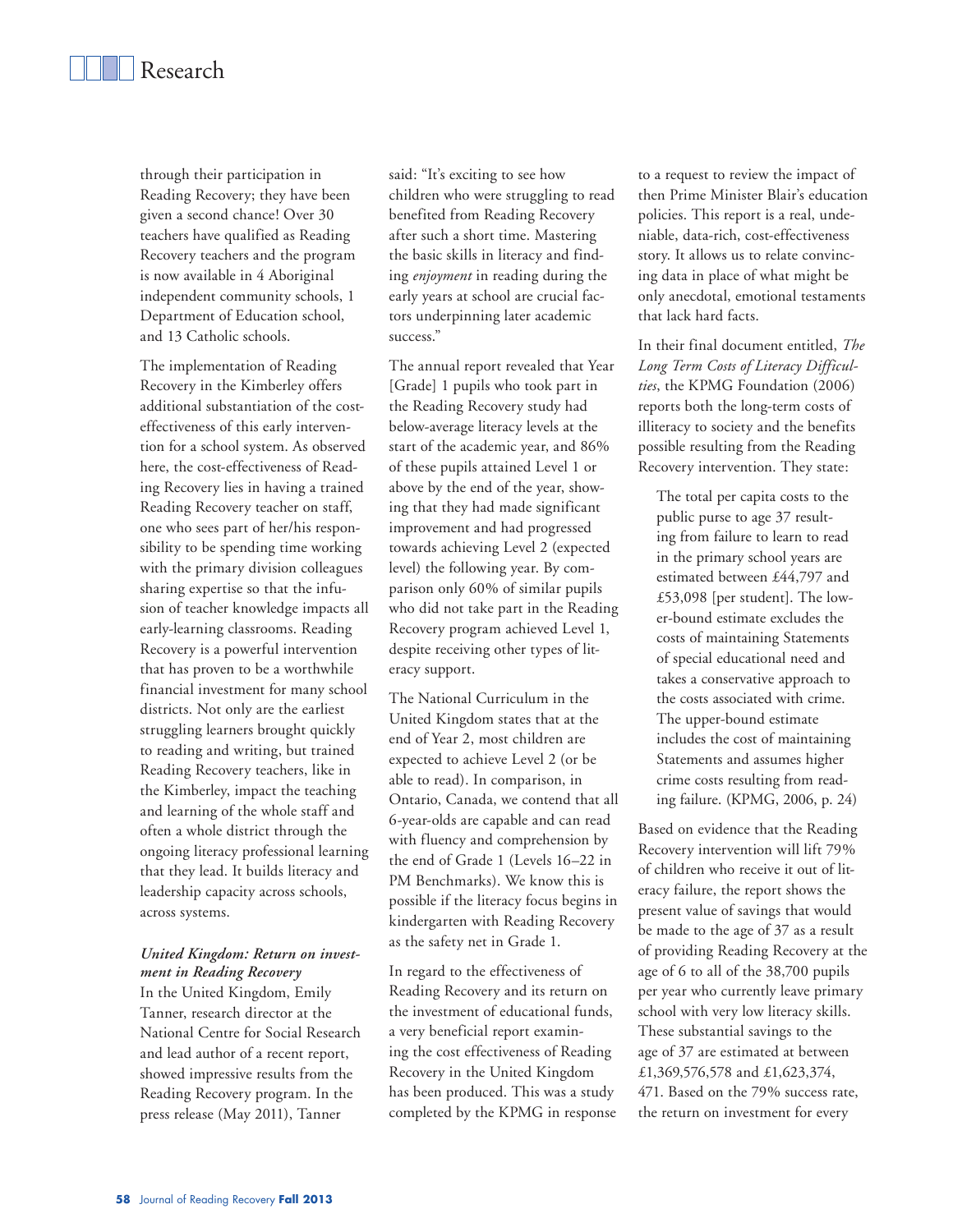pound sterling spent on Reading Recovery within the Every Child a Reader initiative is estimated to be in the range of £14.81 to £17.56. The long-term return in investment from the £10M spent on the Every Child a Reader initiative can therefore be estimated at between £148.1M and £175.6M over the period between 2006–08 and 2037–2039, when the children currently accessing the program reach the age of 37. These are impressive figures, a convincing use of data.

We need to recognize the successes that Reading Recovery has already delivered. Decision makers must recognize and act on the knowledge that Reading Recovery makes a real difference.

Although the UK researchers do not go further, it is an easy argument to make that the longer-term opportunity cost lost by not using Reading Recovery in Grade 1 is many times larger than the 148.1M to 175.6M pounds sterling simply by adding to the return if these same people work to the age of 60 or 70.

Think again about what KPMG is saying: The present value of the impact in 30 years of every pound sterling invested/spent today on Reading Recovery is between 14.81 and 17.56 pounds sterling. While the actual present value may vary in the United States or Canada, it is clear

that a similar, remarkable return on investment is available to every district that chooses to invest in Reading Recovery in each national setting. Indeed, that is a story to tell to elected officials; it is one they can reanalyze with reference to their own contexts, and the analysis will convince them to consider its adoption. Indeed this is not an emotional account, yet it is only part of the story.

Another part of the impact of Reading Recovery is made clear in what occurred in April 2011, when the Australian prime minister announced that 8.5 million adults were unable to be retrained for jobs requiring the ability to read because they simply could not read adequately to be retrained. While they cannot go back, the new national curriculum standards and funding in Australia including providing interventions like Reading Recovery—will ensure that in 18 years the children currently in Year 1 [Grade 1] in Australia will not face the same economic "life sentence" restricting them from technology or manufacturing jobs on the basis of limited literacy skills.

#### **Summary**

We wonder what we are waiting for when we have the clear statistics and costs to our nations of not doing the best for ALL children early enough. With so much research evidence made public, not to act reflects misguided public governance or worse, almost senseless indecision that sentences large numbers of current young students to penalized future lives. Not to act further penalizes society in general because of the dramatically reduced earnings and lost contributions to our nations from those who could make substantial

contributions if provided our best educational programs (Sharratt & Fullan, 2012, p. 129).

Reading Recovery, in our opinion, is a must for all school districts who want to make a difference in all students' lives. We know — we've done it in York Regional schools. Results in that district, where we have worked, have improved from 59% of all Grade 1 students reading on grade level (Levels 16–21, PM Benchmarks Tool) at the end of the school year in 1997, to 92% reading on grade level in 2011. An impressive increase of 33%!

So, we need to counter the critics, the naysayers, and those who would choose weak interventions by presenting clear evidence and "putting FACES on the data." We need to recognize the successes that Reading Recovery has already delivered. Decision makers must recognize and act on the knowledge that Reading Recovery makes a real difference. To continue to use less-effective methods for intervening to develop and ensure early reading success is inexcusable and does harm to both the futures of scores of children who miss out and ultimately our society whose vitality relies on a literate citizenry.

#### *References*

- Australian Curriculum, Assessment and Reporting Authority. (2011). *NAPLAN achievement in reading, writing, language conventions and numeracy: National Report for 2011*. Sydney, Australia: Author.
- Catholic Education Office of Western Australia (2010). Sharing success: Reading Recovery. *Circular*, Vol. 5, October, 10–11.